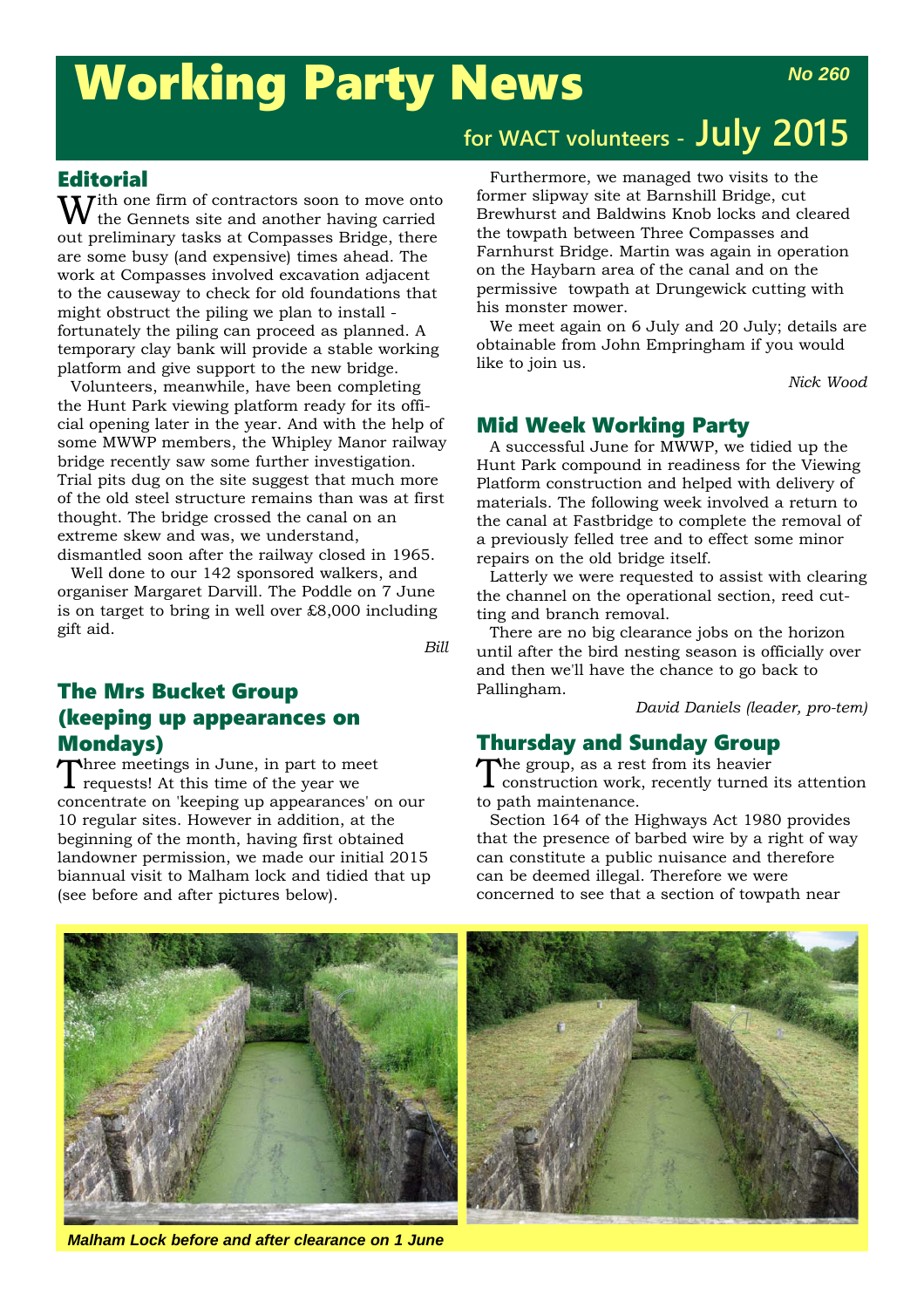#### **Material published in** *Working Party News* **represents the views of the contributors and should not, unless specifically indicated, be assumed to be the policy of the Trust.**

Rosemary Lane, which is both a bridleway and a cycle-way, had a three-strand barbed wire fence along it, for a distance of about half a mile. It took a couple of sessions to remove, but our usual metal recycling would only take half of it because it clogged the machine. For the rest of the iron we only got £70 per tonne whereas last year we got £150, but that is still better than the £35 that was being offered.

At Gennets Bridge Lock (GBL) the licensed work in relation to the protected species finished on 1 June after 43 days of searching and translocation (why use one syllable when three will confuse?). The final task was to remove the vegetation and the silt from out of the pond formed by the derelict lock. This work was supervised by our consultant over five days. Below the metre of silt was clay, which we assume had been behind the lock structure before this was removed, and then with time it slipped into the hole that was the lock. This did not explain the clay infill where the bridge had been. The best guess so far is that it was filled to enable access after the old bridge had been removed.

So far all that has been found was a piece of the bottom gate heel post and a D-shaped piece of metal that would have been at the top of a gate mitre post. We are now waiting for the contractor to finish other jobs, but he expects to be on site in early August 2015 or even during July.

The metalwork on the tracked dumper needed attention: in one place there were so many rust holes that it looked like lace curtains. That has now been attended to and a replacement alternator fitted. Now it is ready for a lick of paint. Work continues on the 8ft trailer while we await materials. Continuing with our plant, the 'rolypoly' twin roller vibrator clutch is still under repair.

The concrete coping stones for the bridge have all been made.

The cutting of two thousand bricks needed for GBL brick facing has been completed, and the final delivery of the four quoins happened in June.

With all this activity at GBL, completion of the maintenance work at Northlands Lift Bridge has been put on hold.

The pied wagtails are having their second brood despite being next to a wasp nest. Meanwhile the grey wagtails have taken advantage of the tracked dumper repairs, to build a nest on the top of the engine. The young birds fledged in no time at all.

The Thursday and Sunday Group meets at 09:30. The TSG has a work briefing form emailed out before the working day. Please email Eric Walker if you want to get on that circulation list. *Eric Walker*

# Hunt Park Visiting Groups

 $\mathbf{W}^\text{e}$  left the story of the Hunt Park viewing platform on the first May bank holiday Monday and pictures of where we got to can be seen in the latest *Wey-South*. We reckoned on a further four or five days to complete it and only had three planned. So we engaged George Whitehead and Andy Evans to work on the Wednesday and Thursday with the volunteer team arriving on the Friday.

I mustn't forget the support from MWWP who, with their newly trained dumper driver, Mr Hobbs, unloaded and delivered a large quantity of timber decking to the site. On my arrival on Friday work was substantially advanced on the handrails and the cladding of the horizontal steels. Andy had just started work on the hexagonal deck section.

Momentum built from thereon with teams working simultaneously on the cladding, decking, top and side rails. We kept running out of materials - notably the stainless steel bolts that held all the rails together - with regular trips to Screwfix to replenish.

Very annoyingly, but perhaps predictably, we

| Every Sunday and Thursday                                 | Mainly construction work<br>Contact Eric Walker for details                                      |                                         |
|-----------------------------------------------------------|--------------------------------------------------------------------------------------------------|-----------------------------------------|
| Usually first & third Mondays of the<br>month             | 'Mrs Bucket' - Keeping Up<br>Details from John Empringham<br>Appearances                         |                                         |
| Every Wednesday                                           | <b>Enquiries to David Daniels</b><br>Mid-Week Working Party<br>pending appointment of new leader |                                         |
| Every Wednesday (plus Thursday<br>and Sunday as required) | Loxwood Link Maintenance                                                                         | <b>Check with Key Baker</b>             |
| Every Wednesday                                           | Maintenance sessions at<br><b>Tickner's Heath Depot</b>                                          | Contact John Smith/Ken Bacon            |
| <b>Tuesdays or Fridays</b>                                | Work in Lording's area                                                                           | Contact Tony Clear for details          |
| <b>Various Tuesdays</b>                                   | Hedge Laying                                                                                     | <b>Contact Keith Nichols</b>            |
| Third Saturday of the month                               | Summit level                                                                                     | <b>Contact Dave Evans</b>               |
| 25 July to 1 August (tbc)                                 | <b>WACT Summer Camp</b>                                                                          | www.weyandarun.co.uk/SummerCamp2015.php |
|                                                           |                                                                                                  |                                         |

# **Working Party Diary**